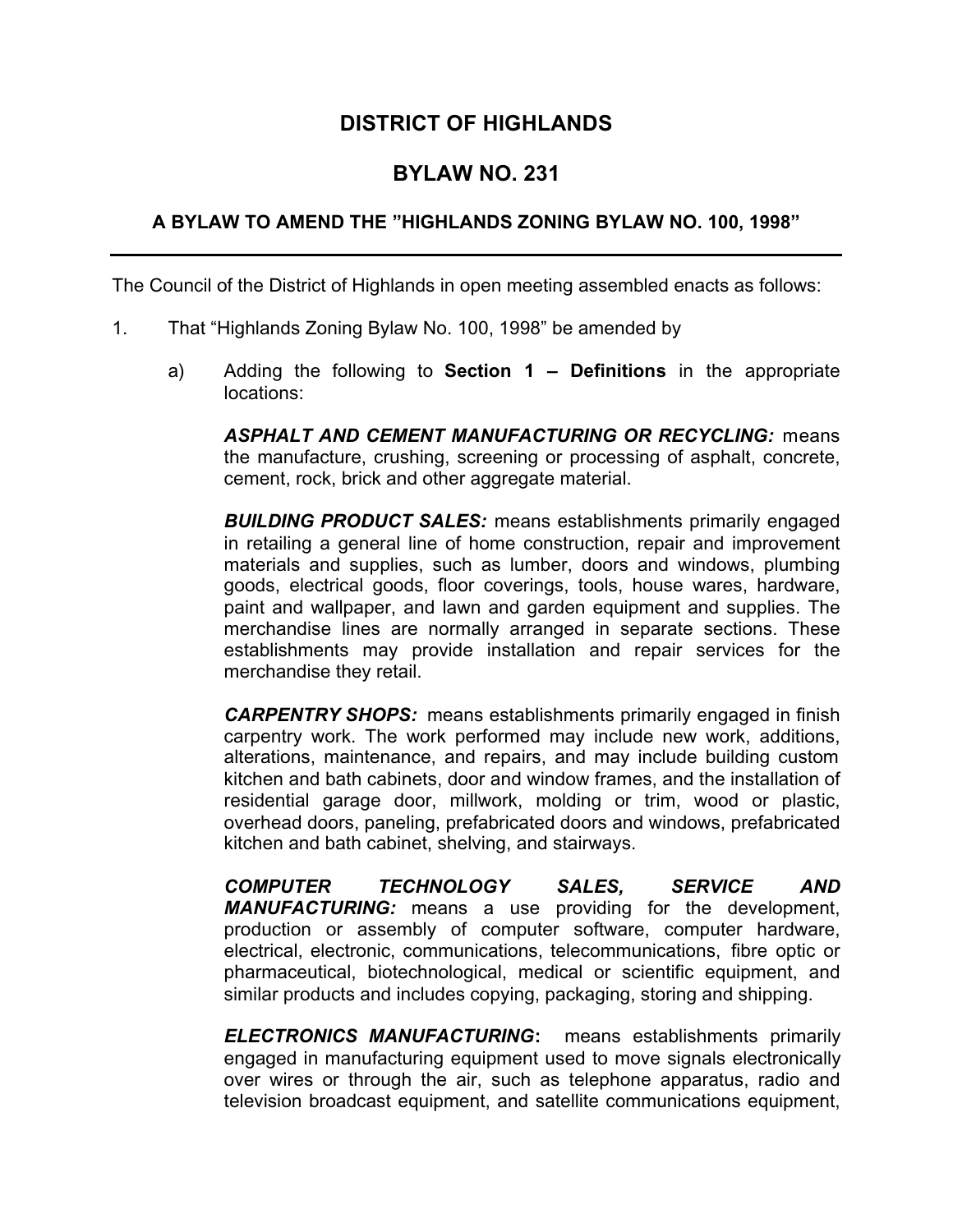#### Bylaw No. 231 – Page 2

and also includes establishments primarily engaged in manufacturing electronic audio and video equipment, semiconductors and other electronic components.

*FILM PRODUCTION STUDIOS:* means the use of land, buildings and structures for the production of art, motion pictures, videos, television or radio programs or sound recording.

*FINANCIAL INSTITUTIONS:* means a bank, credit union, acceptance corporation, trust company, finance company or similar establishments, but does not include a building or premises containing a single bank machine.

*INDUSTRIAL EXTRACTION:* means a use providing for the removal, crushing, screening, storage, or mixing of sand, soil, gravel, rock, minerals, and peat.

*INDUSTRIAL USE:* means a use providing for the processing, manufacturing, fabricating, assembling, servicing, storing, transporting, distributing, warehousing, testing, repairing, wrecking, or salvaging of goods, materials or things, with or without an ancillary office to administer the industrial use on the lot, and includes the wholesaling of heavy industrial equipment provided that the merchandise being sold is distributed from the lot, but excludes the processing of fish, live animals, live poultry or other fowl.

*MACHINE SHOPS:* means establishments primarily engaged in operating machine shops, which use machine tools, such as lathes and automatic screw machines, for turning, boring, threading or otherwise shaping metal, to manufacture parts, other than complete machines, for the trade. Shops that set up to do production runs of industrial fasteners, such as bolts, nuts and screws, are included within this use.

*MINI STORAGE:* means the use of land, buildings, or structures for the purpose of storing personal property for compensation.

*NURSERIES:* means the use of lands principally involved in floriculture and horticulture, and accessory product sales and garden supply sales, but specifically excludes the sale of agricultural, floricultural or horticultural machinery.

*OFFICES***:** means the use of a room or groups of rooms within a building to conduct the affairs of a business, profession, service, industry or government, including administrative offices associated with the assembly, manufacturing, repairing or servicing of goods, but specifically excluding the retail sale or wholesale of goods.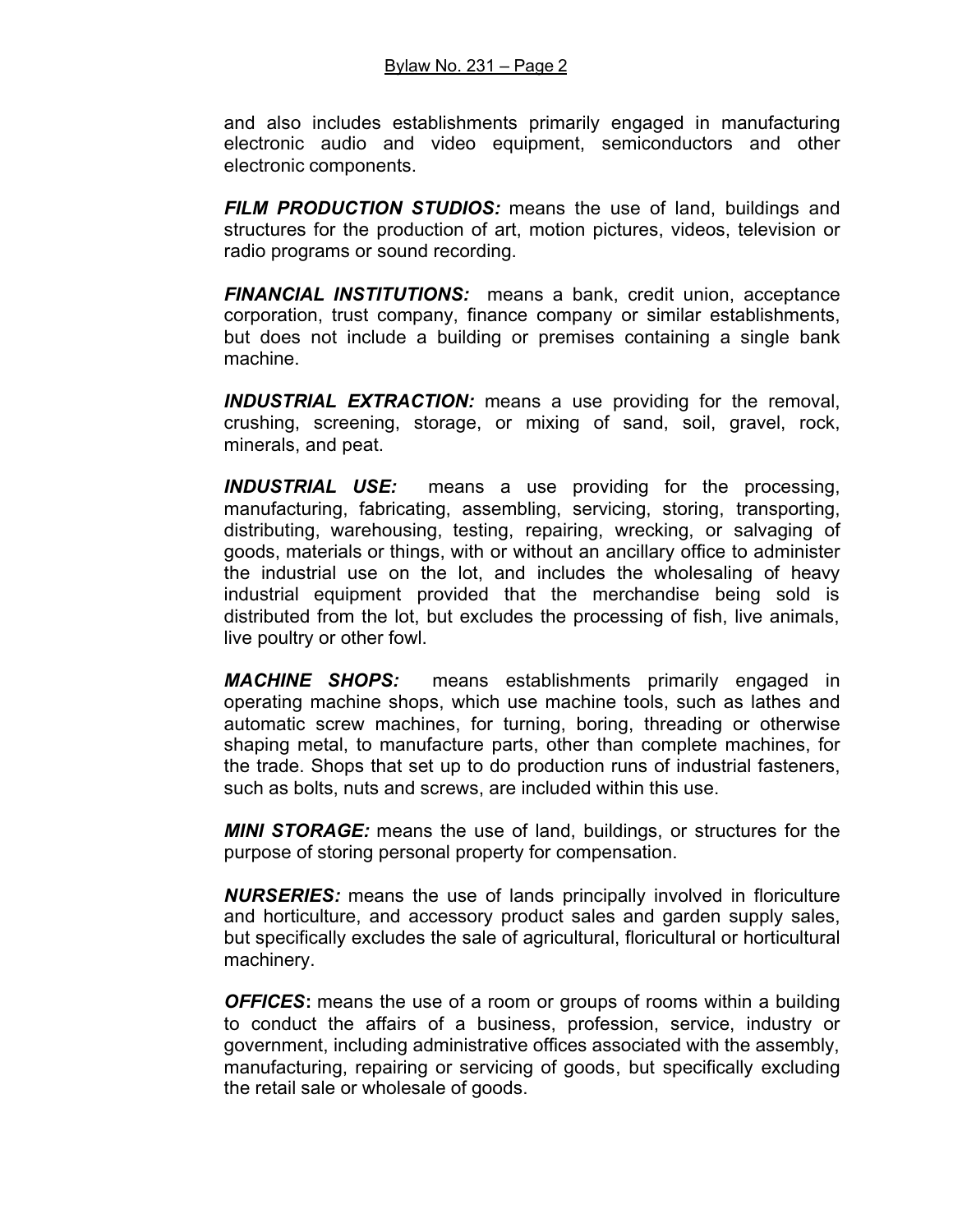*OUTDOOR STORAGE:* means an area outside of an enclosed building where construction materials and equipment, solid fuels, lumber, new building materials, monuments and stone products, public service and utility equipment, or other materials, goods, products, vehicles, equipment or machinery are stored, baled, piled, handled, sold or distributed, whether a principal or accessory use, but shall not be construed to include an automobile salvage or wrecking yard, a display yard, a junk yard, or log sorting and storage.

*RECREATIONAL FACILITIES:* means the use of land, buildings or structures for gymnasiums, indoor or outdoor racquet courts, curling rinks, skating rinks, swimming pools, dance studios, aerobic studios or weight rooms, billiard halls, bowling alleys and the like.

*RECYCLING DEPOT:* means a facility which is used for the collection, sorting and shipping of recyclable materials.

*RESTAURANTS:* means an eating establishment where food is sold to the public for consumption within the premises, or designated outdoor seating areas, or for off-site consumption and may be licensed to serve beer, wine or spirits.

*RETAIL STORES*: means the use of a floor or floor area, or part thereof, of a building for the purpose of selling or offering for sale to consumers goods, wares or merchandise.

*SAWMILLS & PLANER MILLS:* means an enclosed building where the processing and manufacturing of wood and paper products, including sawmills, planer mills and the sale of products from these operations are undertaken.

*SCIENTIFIC RESEARCH:* means a building where the design, research, manufacture, testing and servicing of commercial products, including computer software and hardware, in the field of electronics, telecommunications, engineering, robotics, bio-technology, health care, or related industries, are undertaken.

*TRADE CONTRACTOR'S OFFICES:* means offices associated with the administration of the following trades: building, electrical, heating and air conditioning, painting, plumbing, refrigeration, roofing, septic tank and signs.

*TRADE SCHOOLS:* means establishments primarily engaged in providing post-secondary vocational and technical training in a variety of technical subjects and trades and may lead to non-academic certification in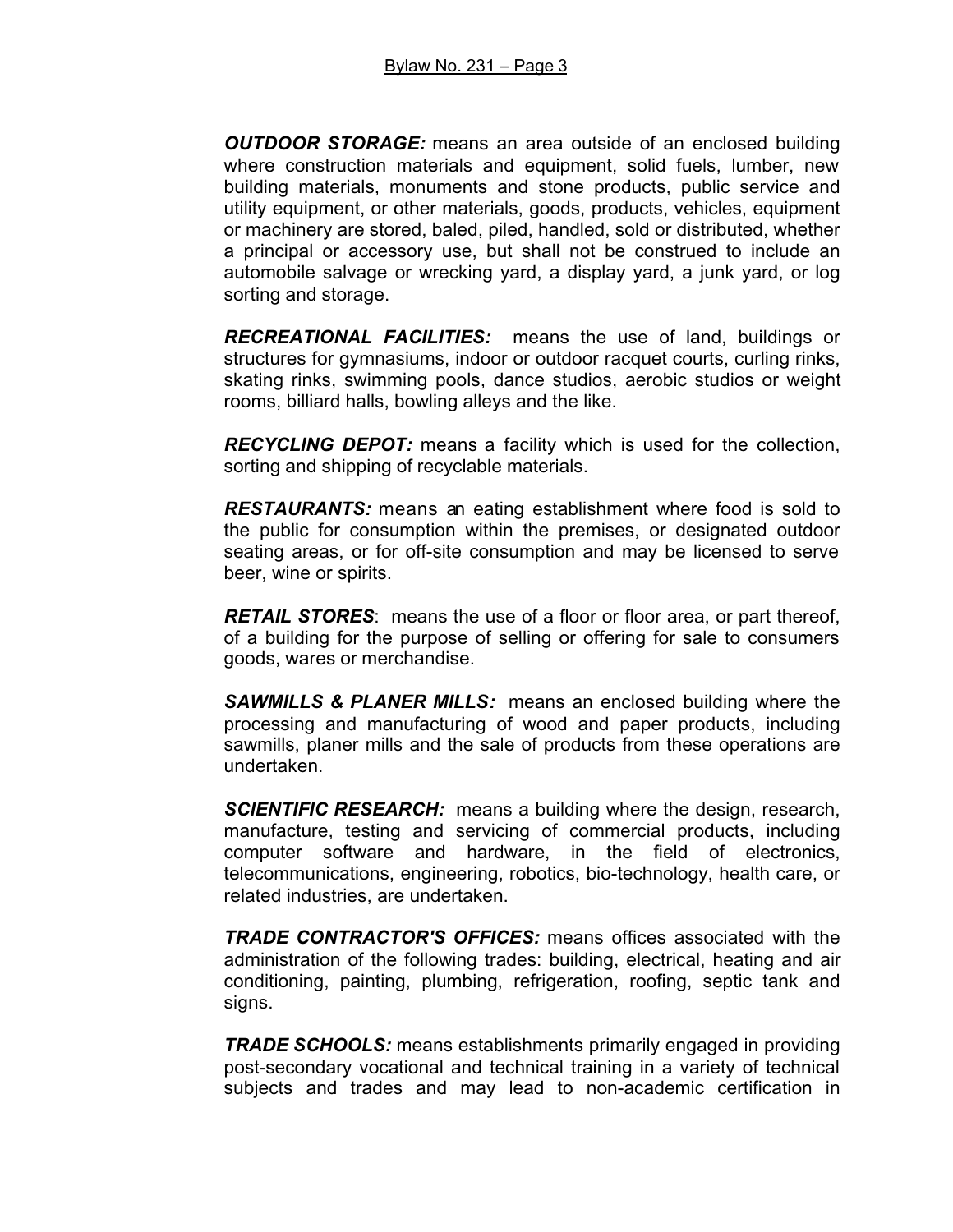banking, barbering, commercial art, computer repair training, construction equipment operation, cooking, correspondence, cosmetology, fire training, flying, forestry, navigation and fisheries, radio and television broadcasting, real estate, restaurant operation, hairdressing and beauty culture, truck driving, and fine arts schools, or similar establishments.

*VETERINARY CLINICS:* means any building, structure, or premises in which animals are treated for medical reasons, hospitalized or groomed.

*WAREHOUSES:* means the use or intended use of land, buildings or structures for the purpose of receiving and storage of goods for compensation, and includes the storage of goods by a distributor or supplier who markets goods for retail sale at other locations, but excludes retail sales from the lot.

*WHOLESALE:* means the use of land, building, or structures, by establishments or businesses engaged in selling merchandise to retail dealers or to other wholesale dealers, or to contractors or to manufacturers, for resale or for use in their business.

b) Deleting **Section 11.1 – General Industrial (M1) Zone** in its entirety and replacing it with the following:

# **SECTION 11.1 GENERAL INDUSTRIAL (M1) ZONE**

### **11.1.1 Permitted Uses**

- (1) In addition to the uses permitted in Section 3.7 of this Bylaw, the following uses and no others shall be permitted in the General Industrial (M1) Zone, provided they are not noxious or offensive to any residential neighbour or the general public by reason of emitting odours, dust, smoke, gas, noise, effluent or hazard:
	- (a) *Building product sales*
	- *(b) Carpentry Shops*
	- *(c) Computer technology sales, service and manufacturing*
	- *(d) Electronics manufacturing*
	- *(e) Film Production Studios*
	- *(f) Financial Institutions*
	- (g) *Industrial Use*
	- (h) *Machine shops*
	- (i) *Mini storage*
	- (j) *Nurseries*
	- (k) *Offices*
	- (l) *Outdoor storage*
	- (m)*Recreational Facilities*
	- (n) *Recycling Depots*
	- (o) Rental of goods and equipment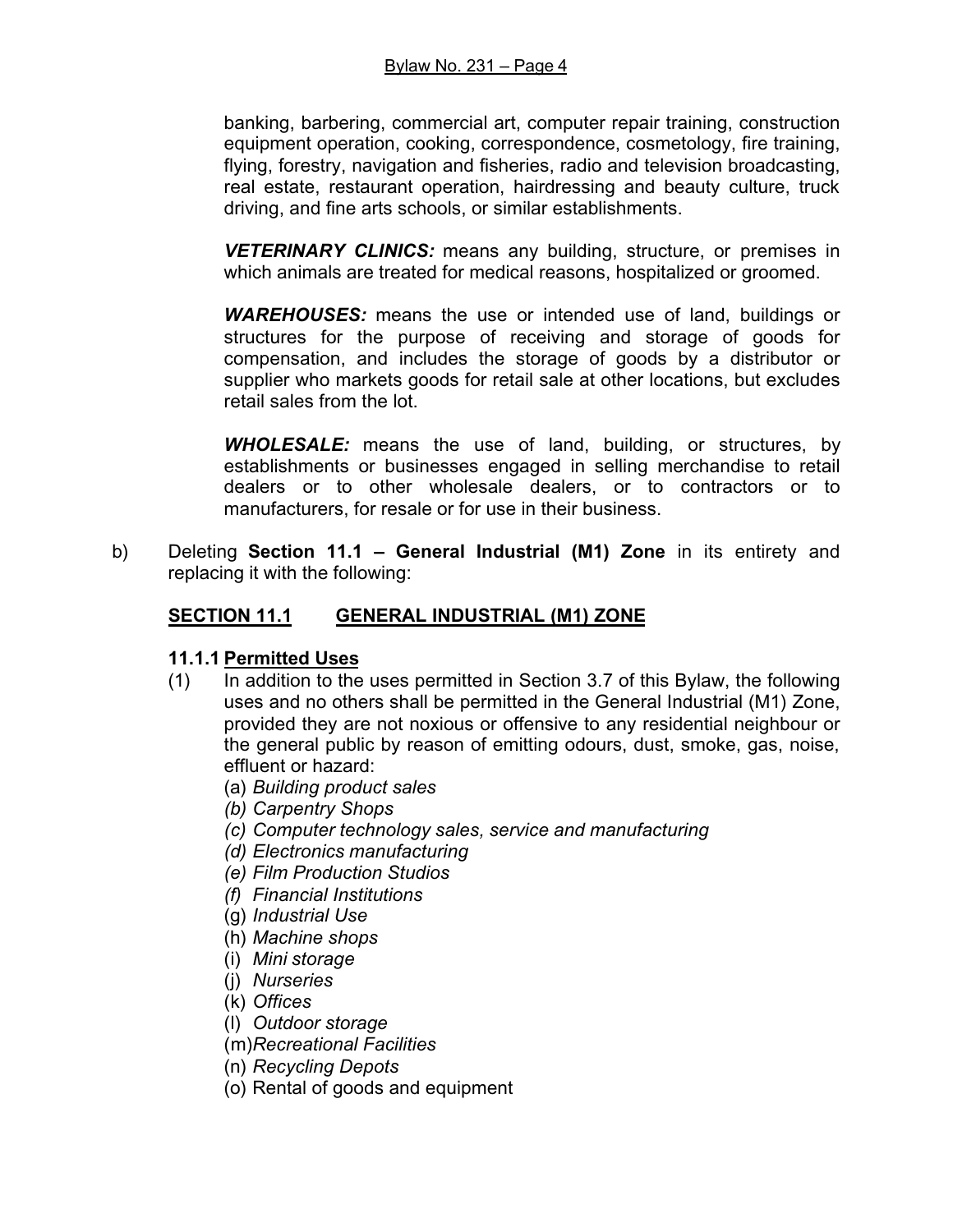- (p) *Restaurants*
- (q) *Retail stores* as an accessory use, of products manufactured, cleaned, stored or otherwise handled in the primary use.
- *(r) Sawmills and planer mills*
- *(s) Scientific or technological research facility*
- *(t) Trade Contractors Offices*
- (u) *Trade schools*
- (v) *Veterinary clinics*
- (w)*Wholesale*
- (x) *Warehouses*
- (y) *Accessory uses, buildings and structures*

# **11.1.2 Prohibited Uses**

- (1) In addition to the uses prohibited in Section 3.6 of this Bylaw, the following uses are expressly prohibited in the General Industrial (M1) Zone:
	- (a) Any uses considered offensive under the Health Act;
	- (b) Refuse and garbage burning and landfilling;
	- (c) Fertilizer, herbicide or pesticide manufacturing;
	- (d) Refineries, or bulk petroleum product manufacturing;
	- (e) Bulk food product manufacturing;
	- (f) *Industrial uses* within this zone shall exclude "wrecking and salvaging" operations; and
	- (g) A use in this zone shall not ordinarily discharge or emit odorous, toxic or noxious matters or vapors, heat, glare, noise, vibration, smoke, dust, effluent or other emission hazards, electrical interference, or radiation across any lot line

# **11.1.3 Siting and Dimensions of Buildings, Structures and Uses**

- (1) In this zone the definition of *finished ground level* is as follows:
	- *"FINISHED GROUND LEVEL* means the *height* of a point at the perimeter of the base of a *building* or *structure* and which is vertically within 1.0 metre of the ground level of the land prior to the siting, placement or construction of that *building* or *structure* but excludes a localized depression such as an stairway access to a lower floor."
- (2) The *height* of a *principal building* shall not exceed 12 metres (39.4 feet).
- (3) The *height* of an *accessory building* or *structure* shall not exceed 8 metres (26.2 feet).
- (4) The maximum or combined *height* of containers utilized for the purposes of storage shall not exceed 3.5 metres (11.48 feet).
- (5) No *building* or *structure* shall be sited within 7.5 metres (24.60 feet) of a *front lot line*, provided that where the area between a building front line and a front lot line is landscaped and not used for off-street parking, the minimum setback may be reduced to 4.5 metres (14.76 feet).
- (6) Side Yards:
	- (a) A side yard shall be provided of not less than 5 metres (16.40 feet) in width for 1 side yard and 0 metres for the other.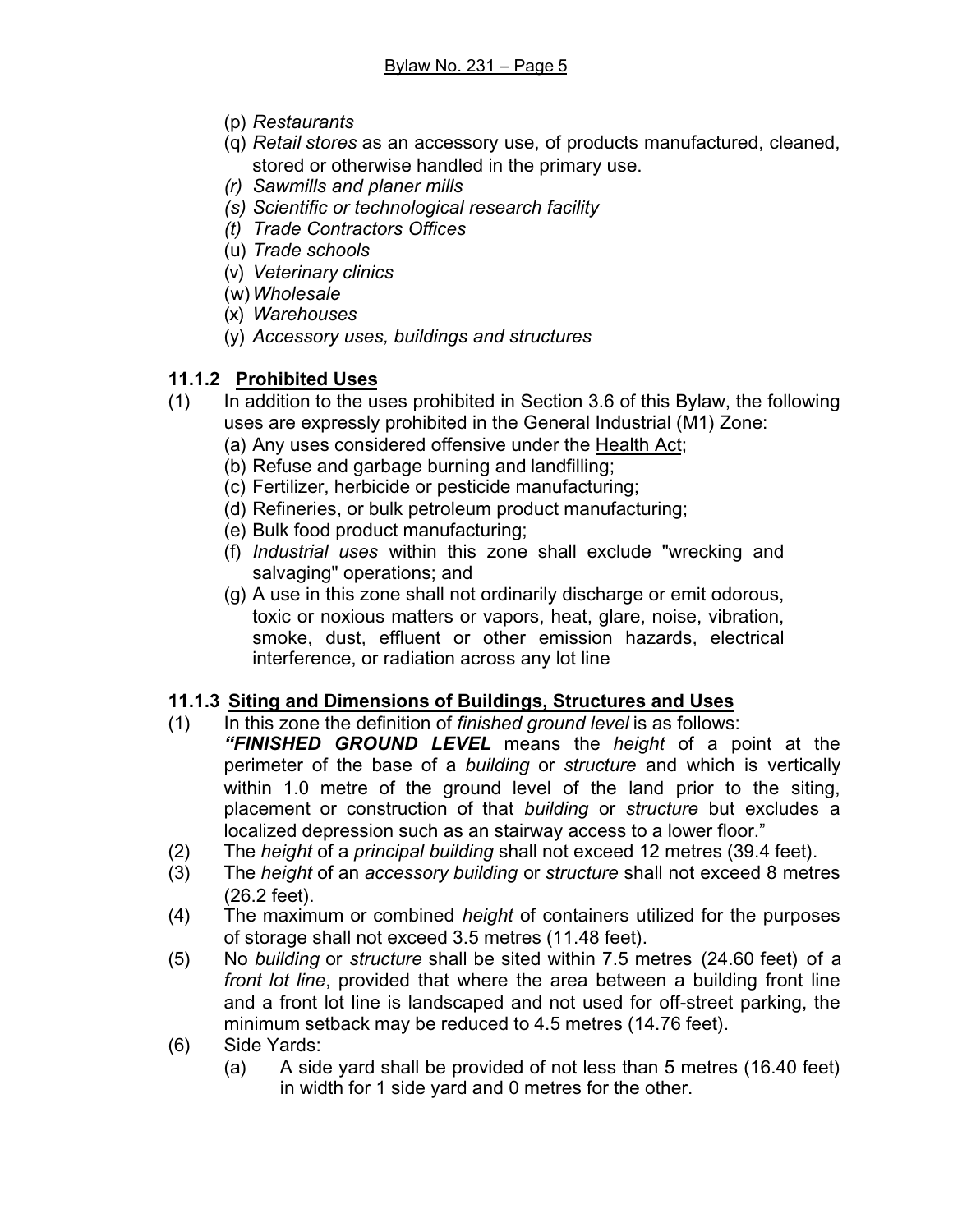- (b) No *building* or *structure* shall be sited within 5 metres (16.40 feet) of a *side lot line* that abuts a *highway*.
- (7) No *building* or *structure* shall be sited within 1.5 metres (8.20 feet) of a *rear lot line*.
- (8) Despite Sections 11.1.3(5), 11.1.3(6) and 11.1.3(7), no *building* or *structure* shall be sited within 30 metres (98.4 feet) of a *lot line* that abuts Millstream Road.
- (9) Despite Sections 11.1.3(5), 11.1.3(6) and 11.1.3(7), no *building* or *structure* shall be sited within 10 metres (32.81 feet) of a *lot line* that abuts a non-industrial zoned property.
- (10) An accessory building must be located to the rear of the principal building
- (11) No storage yard or area shall be permitted in a required front yard, nor in any required yard, which abuts a non-industrial zoned lot, or is separated by a highway or lane therefrom
- (12) Retail sale and display of goods manufactured or stored on the property shall be permitted provided the total gross floor area devoted to such accessory *retail* sale and display does not exceed 25% of the gross floor area of the principal use to which it is accessory
- (13) Materials collected at a *recycling depot* shall be stored within a building or in containers if stored outside of a building
- (14) *Sawmills and planer mills* shall be contained within a completely enclosed building
- (15) Lot coverage of all *buildings* and *structures* shall not exceed 50%.

# **11.1.4 Subdivision Density and Lot Area Requirements**

- (1) No subdivision plan may be approved unless *lots* created by the subdivision have a minimum area of 0.2 ha (0.49 acre) provided that the average overall lot size shall not be less than 0.8 ha (1.98 acres);
- (2) No lot may be created having a lot frontage that is less than 20 metres (66 ft.).

# **11.1.5 Landscaping and Screening**

- (1) Landscaping and screening shall be provided and maintained for any use in accordance with the following:
	- (a) Landscaped areas shall be provided and maintained continuously along every *lot line* abutting a *roadway* throughout the area that is within 2.0 metres (6.56 ft) of that *lot line.*
	- (b) Despite subsection (a), natural or landscaped areas shall be provided and maintained continuously along every *lot line* abutting Millstream Road throughout the area that is within 10.0 metres (32.80 ft) of that *lot line.*
	- (c) Despite subsections (a) and (b), the landscaped areas may be interrupted to provide required *vehicle* access to a *lot* from a *roadway*.
	- (d) The landscaped areas prescribed in subsections (a) and (b) shall have trees planted with a *height* of not less than 2.0 metres (6.56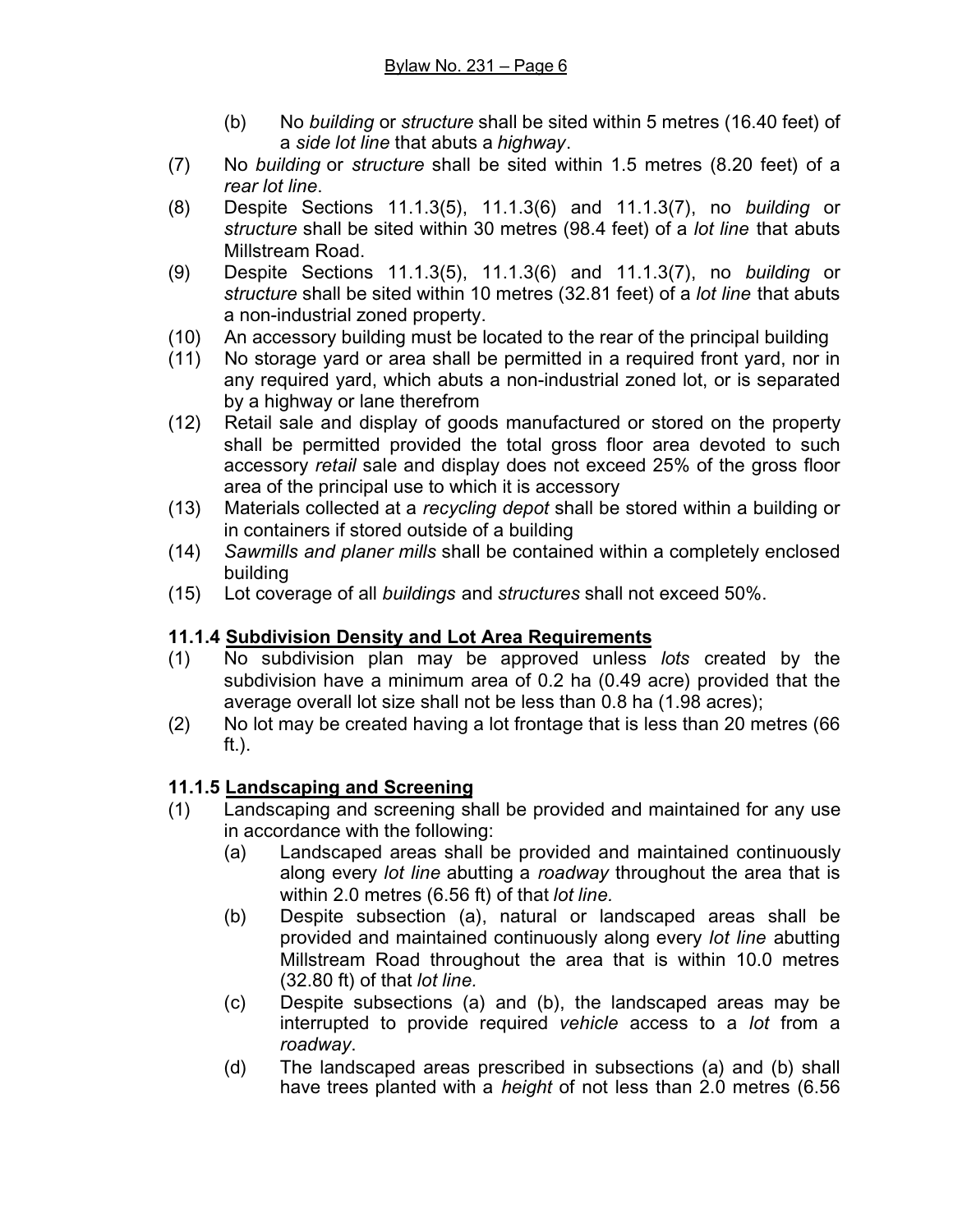feet) and a mature height of not less than 6.0 metres (19.68 feet), spaced not less than 6.0 metres (19.68 feet) apart, unless a greater spacing distance is recommended by a Landscape Architect.

(e) Landscaped planting areas shall be equal to or exceed 10% of the total impervious-surfaced parking and loading areas on-site. Landscaped planting areas shall include native, drought and fireresistant vegetative ground cover, shrubs and trees, as approved by the Administrator or his delegate.

### **Garbage and recycling receptacles**

- (f) Garbage receptacles and containers for materials to be recycled shall be stored in an enclosed area abutting the principle building, which is screened from view by a fence or landscaping, and which is located to the rear of buildings or structures or to the side when adjacent to an interior side lot line.
- (g) All outdoor service areas, dumpsters and garbage receptacles, recycling containers, utility kiosks, and mechanical, electrical or other service equipment located outside or on the roof of a building, shall be setback a minimum of 10 meters (about 32.80 feet) from any lot line adjoining a property zoned for a non-industrial use, or a lot line abutting Millstream Road.
- (h) All outdoor service areas, dumpsters and garbage containers, recycling containers, utility kiosks, and mechanical, electrical or other service equipment located outside or on the roof of a building, shall be integrated into the landscape and screened where visible from adjacent parking areas or lots by ornamental structures, landscaping or other means. The minimum treatment shall be either:
	- i. evergreen planting a minimum of 2 meters (6.6 feet) in height, or
	- ii. a screen wall or fence constructed from the same materials and colors as the principal building, a minimum of 2 meters (6.6 feet) in height, where such structure is supplemented with shrub plantings not more than 1.8 metres (5.9 ft) from the sides of the enclosure exposed to public view.
- (i) The foregoing minimum treatment level may be relaxed where natural vegetation or topographic features provide adequate screening of service areas, dumpsters and garbage containers, recycling containers, and utility kiosks.

# **Visibility at Intersecting Streets**

(j) On a corner lot nothing shall be placed or allowed to grow in such a manner as to impede vision between a height of 0.75 meters (2.46 feet) and 3.0 meters (9.84 feet) above the centerline grades of the intersecting streets within a triangular area 10 meters (32.81 feet) perpendicular from the intersecting street right of way lines.

# **11.1.7 Parking and Loading**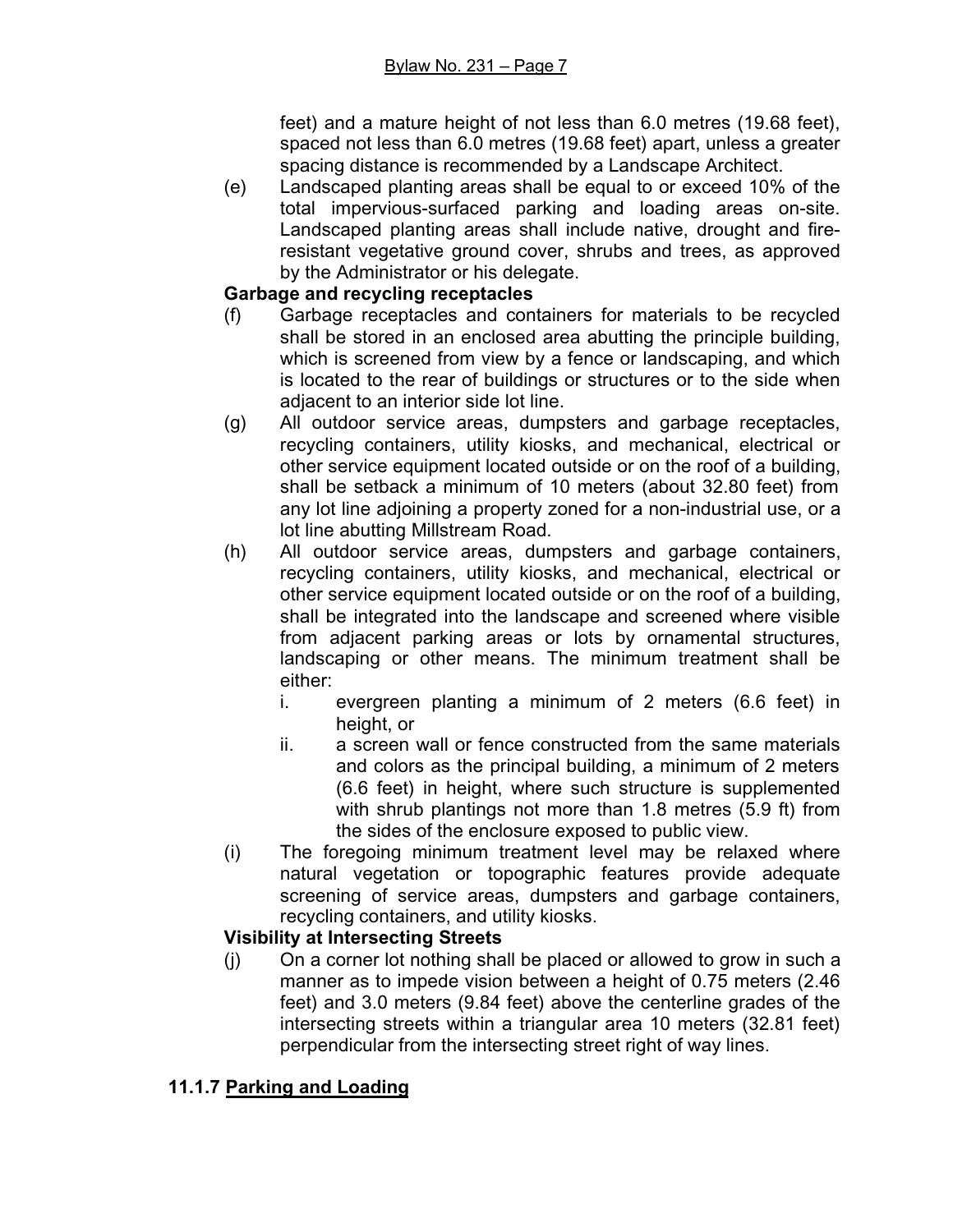(1) Parking and loading areas shall be provided and maintained for any use in accordance with the following:

| (a) |  |  |  | The required number of parking spaces for each use are as follows: |  |
|-----|--|--|--|--------------------------------------------------------------------|--|
|-----|--|--|--|--------------------------------------------------------------------|--|

| Computer Technology sales,       | 1 space per 45 sq. m. gross floor area          |  |  |
|----------------------------------|-------------------------------------------------|--|--|
| service and manufacturing        |                                                 |  |  |
| <b>Financial Institutions</b>    | 1 space per 20 sq. m. gross floor area          |  |  |
| <b>Recreation Facilities</b>     | 1 space per 10 sq. m. gross floor area          |  |  |
| <b>Restaurants</b>               | 1 space per 3 seats or 1 space per 10 sq. m.    |  |  |
|                                  | gross floor area                                |  |  |
| Retail                           | 1 space per 20 sq. m. gross floor area          |  |  |
| <b>Sawmills and Planer mills</b> | 1 space per 200 sq. m. gross floor area         |  |  |
| Scientific/Technology            | 1 space per 45 sq. m. gross floor area          |  |  |
| Research                         |                                                 |  |  |
| <b>Trade Schools</b>             | 1 space per employee and 1 space per 5 students |  |  |
| Veterinary clinics               | 1 space per 30 sq. m. gross floor area          |  |  |
| <b>Building Product sales</b>    | 1 space per 20 sq. m. gross floor area          |  |  |
| <b>Carpentry Shops</b>           | 1 space per 100 sq. m. gross floor area         |  |  |
| <b>Film Production Studios</b>   | 1 space per 100 sq. m. gross floor area         |  |  |
| Industrial use                   | 1 space per 45 sq. m. gross floor area          |  |  |
| Mini Storage                     | 1 space per 200 sq. m. gross floor area         |  |  |
| <b>Nurseries</b>                 | 1 space per 200 sq. m. gross floor area         |  |  |
| Office                           | 1 space per 45 sq. m. gross floor area          |  |  |
| <b>Recycling Depots</b>          | 1 space per 50 sq. m. gross floor area          |  |  |
| <b>Trade Contractor Offices</b>  | 1 space per 45 sq. m. gross floor area          |  |  |
| Wholesale Storage and            | 1 space per 200 sq. m. gross floor area         |  |  |
| Warehouse                        |                                                 |  |  |

- (b) When parking and loading spaces are visible from a flanking street or from an abutting property zoned for non-industrial use, the parking and loading spaces shall be screened such that it is not viewable from the flanking street or abutting property.
- (c) Parking areas containing more than 20 spaces in a row shall incorporate surface drainage infiltration galleries, and landscaped planting areas not less than 1.5 meters (5 feet) in width and 6.0 meters (19.68 feet) in length) every 20 spaces.
- (d) No parking or loading area shall be located within 10 meters (32.81 feet) of a property line abutting Millstream Road, Thetis Lake Park, or a non-industrial zoned property.
- (e) Bicycle racks or a similar facility to park/store bicycles shall be provided in a location accessible to employees and visitors. At least 1 bicycle space shall be provided for every 10 required off-street parking spaces.
- (f) Accessible Parking spaces, to be included in the required parking spaces, must be provided as follows:
	- i. 1-20 parking spaces required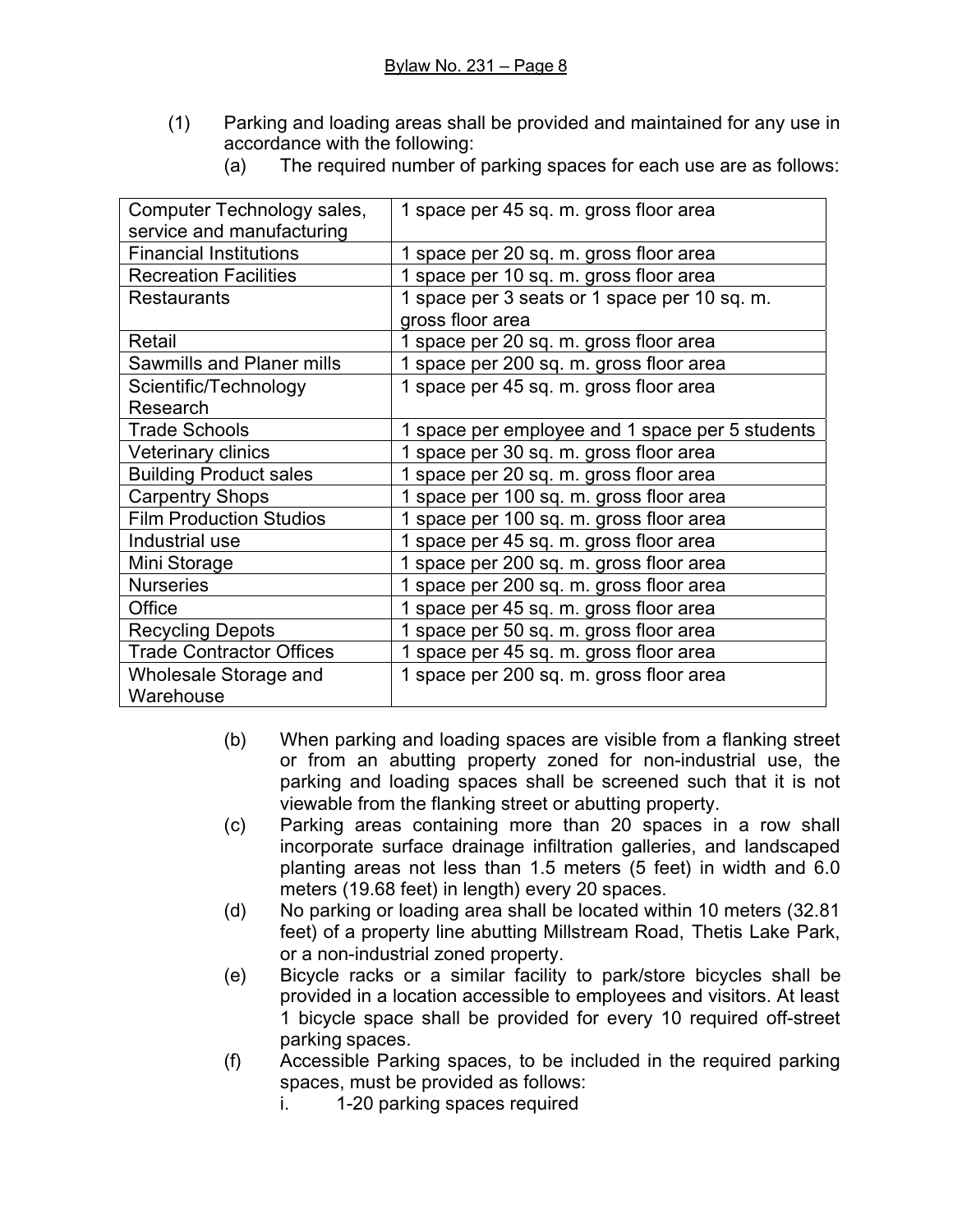1 accessible parking space

- ii. 21 100 parking spaces required 1 additional accessible parking space
- iii. 101 1000 parking spaces required

2 additional accessible parking spaces per 100 required parking spaces

#### **11.1.8 Driveways and Access**

- (1) No driveway vehicle access shall be located within a required setback area of a lot except to provide essential direct access from the street to a required parking area within that lot.
- (2) Driveways to a lot shall be designed and constructed to be at approximately 90 degrees with the intersecting street.
- (3) Each driveway shall be constructed not less than 6 meters (about 19.7 feet) in width for one-way traffic and not less than 7.5 meters (about 24.6 feet) in width for two-way traffic.
- (4) Proper access and circulation for emergency vehicles shall be maintained at all times.

#### **11.1.9 Fences and Walls**

- (1) No fence or wall shall exceed a height of 2.4 meters (8 feet).
- (2) Trees, shrubs or vines shall be provided on the street side of any fence or structural screen. The trees, shrubs or vines shall cover a minimum of 50% of the fence or structural screen in order to soften the fence or screen.

### **11.1.10 Storage Areas**

- a) Exterior storage areas shall be located to the rear of buildings or structures or to the side when adjacent to an interior side lot line.
- b) Outdoor storage is permitted provided that the materials are on an improved surface and screened from view from adjacent roads and abutting properties containing non-industrial uses.
- c) Adding a new **Section 11.2 Medium Industrial (M2) Zone** as follows:

### **SECTION 11.2 MEDIUM INDUSTRIAL (M2) ZONE**

### **11.2.1 Permitted Uses**

- (1) In addition to the uses permitted in Section 3.7 of this Bylaw, the following uses and no others shall be permitted in the Medium Industrial (M2) Zone, provided they are not noxious or offensive to any residential neighbour or the general public by reason of emitting odours, dust, smoke, gas, noise, effluent or hazard:
	- (a) *Asphalt and cement manufacturing and recycling*
	- (b) *Building product sales*
	- *(c) Carpentry Shops*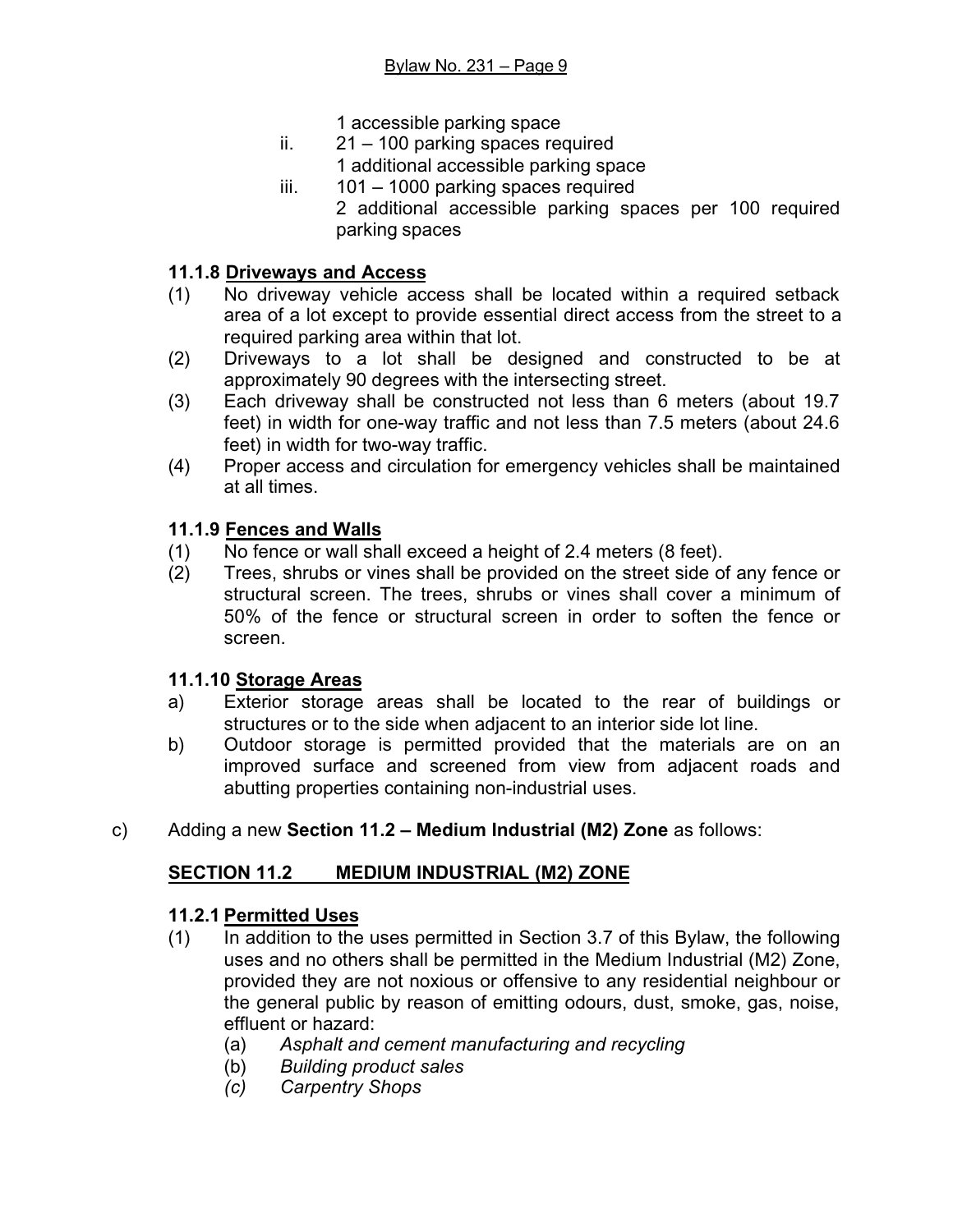- *(d) Computer technology sales, service and manufacturing*
- *(e) Electronics manufacturing*
- *(f) Film Production Studios*
- *(g) Financial Institutions*
- *(h) Industrial Extraction*
- (i) *Industrial Use*
- (j) *Machine shops*
- (k) *Mini storage*
- (l) *Nurseries*
- (m) *Offices*
- (n) *Outdoor storage*
- (o) *Recreational Facilities*
- (p) *Recycling Depots*
- (q) Rental of goods and equipment
- (r) *Restaurants*
- (s) *Retail stores* as an accessory use, of products manufactured, cleaned, stored or otherwise handled in the primary use.
- *(t) Scientific or technological research facility*
- *(u) Trade Contractors Offices*
- (v) *Trade schools*
- (w) *Veterinary clinics*
- (x) *Wholesale*
- (y) *Warehouses*
- (z) *Accessory uses, buildings and structures*

### **11.2.2 Prohibited Uses**

- (1) In addition to the uses prohibited in Section 3.6 of this Bylaw, the following uses are expressly prohibited in the Medium Industrial (M2) Zone:
	- (a) Any uses considered offensive under the Health Act;
	- (b) Refuse and garbage burning and landfilling;
	- (c) Fertilizer, herbicide or pesticide manufacturing;
	- (d) Refineries, or bulk petroleum product manufacturing; and
	- (e) Bulk food product manufacturing.

### **11.2.3 Siting and Dimensions of Buildings, Structures and Uses**

- (1) In this zone the definition of *finished ground level* is as follows:
- *"FINISHED GROUND LEVEL* means the *height* of a point at the perimeter of the base of a *building* or *structure* and which is vertically within 1.0 metre of the ground level of the land prior to the siting, placement or construction of that *building* or *structure* but excludes a localized depression such as an stairway access to a lower floor."
- (2) The *height* of a *principal building* shall not exceed 12 metres (39.4 feet).
- (3) The *height* of an *accessory building* or *structure* shall not exceed 8 metres (26.2 feet).
- (4) The height of a silo shall not exceed 25 metres (82 feet).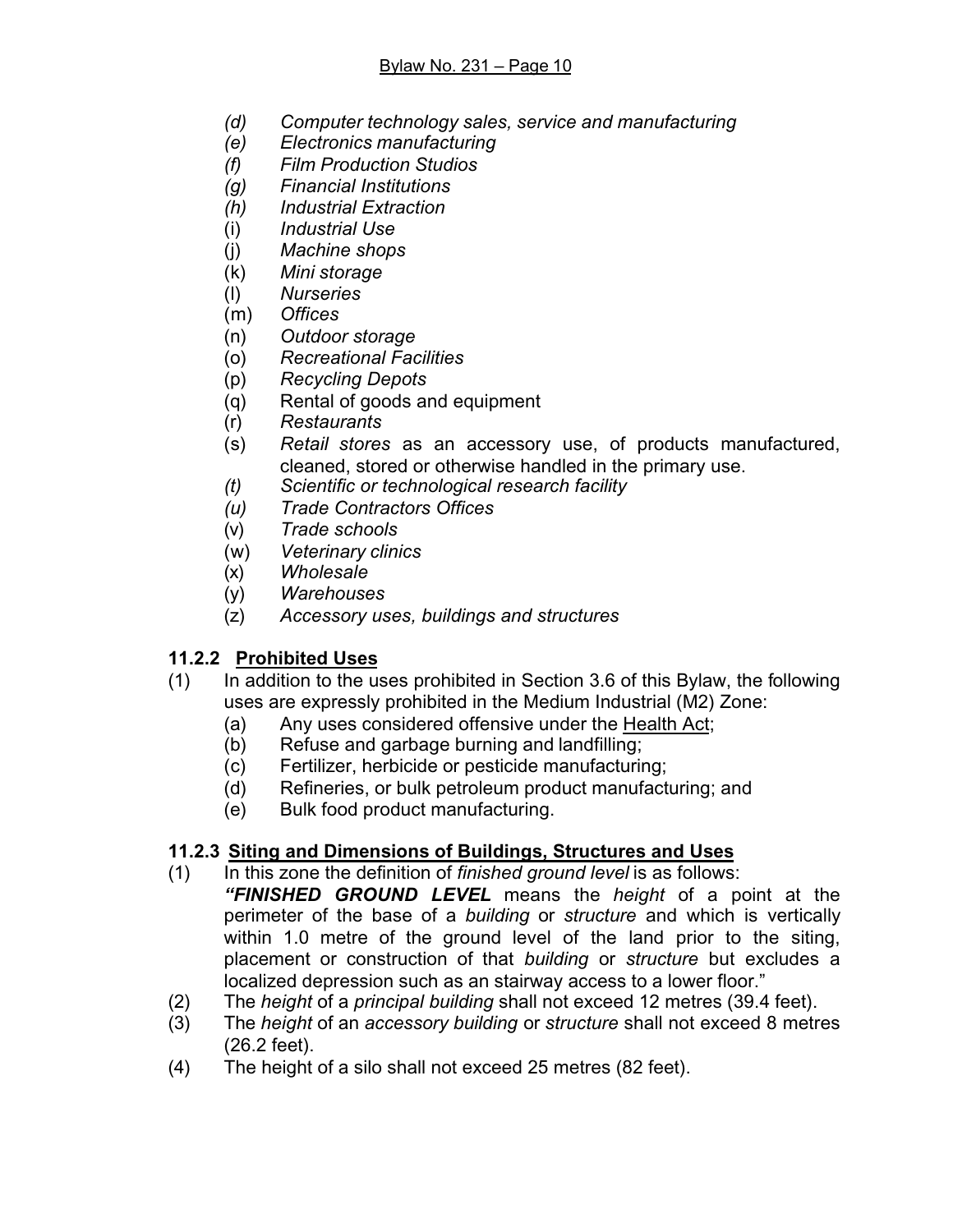- (5) The maximum or combined *height* of containers utilized for the purposes of storage shall not exceed 25 metres (82 feet).
- (6) No *building* or *structure* shall be sited within 7.5 metres (24.60 feet) of a *front lot line*, provided that where the area between a building front line and a front lot line is landscaped and not used for off-street parking, the minimum setback may be reduced to 4.5 metres (14.76 feet).
- (7) Side Yards:
	- (a) A side yard shall be provided of not less than 5 metres (16.40 feet) in width for 1 side yard and 0 metres for the other.
	- (b) No *building* or *structure* shall be sited within 5 metres (16.40 feet) of a *side lot line* that abuts a *highway*.
- (8) No *building* or *structure* shall be sited within 1.5 metres (8.20 feet) of a *rear lot line*.
- (9) Despite Sections 11.2.3(6), 11.2.3(7) and 11.2.3(8), no *building* or *structure* shall be sited within 30 metres (98.4 feet) of a *lot line* that abuts Millstream Road.
- (10) Despite Sections 11.2.3(6), 11.2.3(7) and 11.2.3(8), no *building* or *structure* shall be sited within 10 metres (32.81 feet) of a *lot line* that abuts a non-industrial zoned property.
- (11) An accessory building must be located to the rear of the principal building
- (12) No storage yard or area shall be permitted in a required front yard, nor in any required yard, which abuts a non-industrial zoned lot, or is separated by a highway or lane therefrom
- (13) Retail sale and display of goods manufactured or stored on the property shall be permitted provided the total gross floor area devoted to such accessory *retail* sale and display does not exceed 25% of the gross floor area of the principal use to which it is accessory
- (14) Materials collected at a *recycling depot* shall be stored within a building or in containers if stored outside of a building
- (15) Lot coverage of all *buildings* and *structures* shall not exceed 50%.

# **11.2.4 Subdivision Density and Lot Area Requirements**

- (1) No subdivision plan may be approved unless *lots* created by the subdivision have a minimum area of 0.2 ha (0.49 acre) provided that the average overall lot size shall not be less than 0.8 ha (1.98 acres).
- (2) No lot may be created having a lot frontage that is less than 20 metres (66 ft.).

# **11.2.5 Landscaping and Screening**

- (1) Landscaping and screening shall be provided and maintained for any use in accordance with the following:
	- (a) Landscaped areas shall be provided and maintained continuously along every *lot line* abutting a *roadway* throughout the area that is within 2.0 metres (6.56 ft) of that *lot line.*
	- (b) Despite subsection (a), natural or landscaped areas shall be provided and maintained continuously along every *lot line* abutting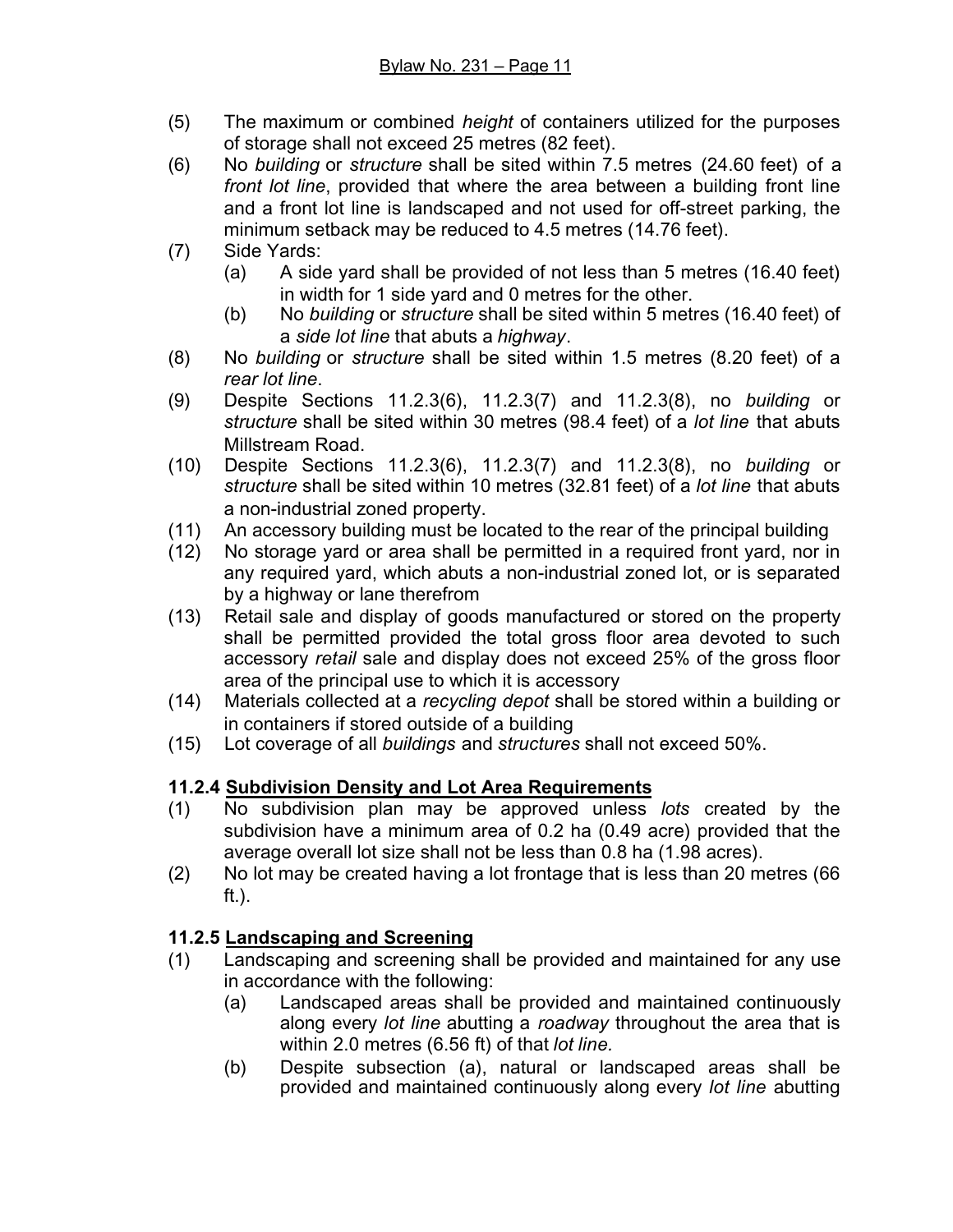Millstream Road throughout the area that is within 10.0 metres (32.80 ft) of that *lot line.*

- (c) Despite subsections (a) and (b), the landscaped areas may be interrupted to provide required *vehicle* access to a *lot* from a *roadway*.
- (d) The landscaped areas prescribed in subsections (a) and (b) shall have trees planted with a *height* of not less than 2.0 metres (6.56 feet) and a mature height of not less than 6.0 metres (19.68 feet), spaced not less than 6.0 metres (19.68 feet) apart, unless a greater spacing distance is recommended by a Landscape Architect.
- (e) Landscaped planting areas shall be equal to or exceed 10% of the total impervious-surfaced parking and loading areas on-site. Landscaped planting areas shall include native, drought and fireresistant vegetative ground cover, shrubs and trees, as approved by the Administrator or his delegate.

### **Garbage and recycling receptacles**

- (f) Garbage receptacles and containers for materials to be recycled shall be stored in an enclosed area abutting the principle building, which is screened from view by a fence or landscaping, and which is located to the rear of buildings or structures or to the side when adjacent to an interior side lot line.
- (g) All outdoor service areas, dumpsters and garbage receptacles, recycling containers, utility kiosks, and mechanical, electrical or other service equipment located outside or on the roof of a building, shall be setback a minimum of 10 meters (about 32.80 feet) from any lot line adjoining a property zoned for a non-industrial use, or a lot line abutting Millstream Road.
- (h) All outdoor service areas, dumpsters and garbage containers, recycling containers, utility kiosks, and mechanical, electrical or other service equipment located outside or on the roof of a building, shall be integrated into the landscape and screened where visible from adjacent parking areas or lots by ornamental structures, landscaping or other means. The minimum treatment shall be either:
	- I. evergreen planting a minimum of 2 meters (6.6 feet) in height, or
	- II. a screen wall or fence constructed from the same materials and colors as the principal building, a minimum of 2 meters (6.6 feet) in height, where such structure is supplemented with shrub plantings not more than 1.8 metres (5.9 ft) from the sides of the enclosure exposed to public view.
- (i) The foregoing minimum treatment level may be relaxed where natural vegetation or topographic features provide adequate screening of service areas, dumpsters and garbage containers, recycling containers, and utility kiosks.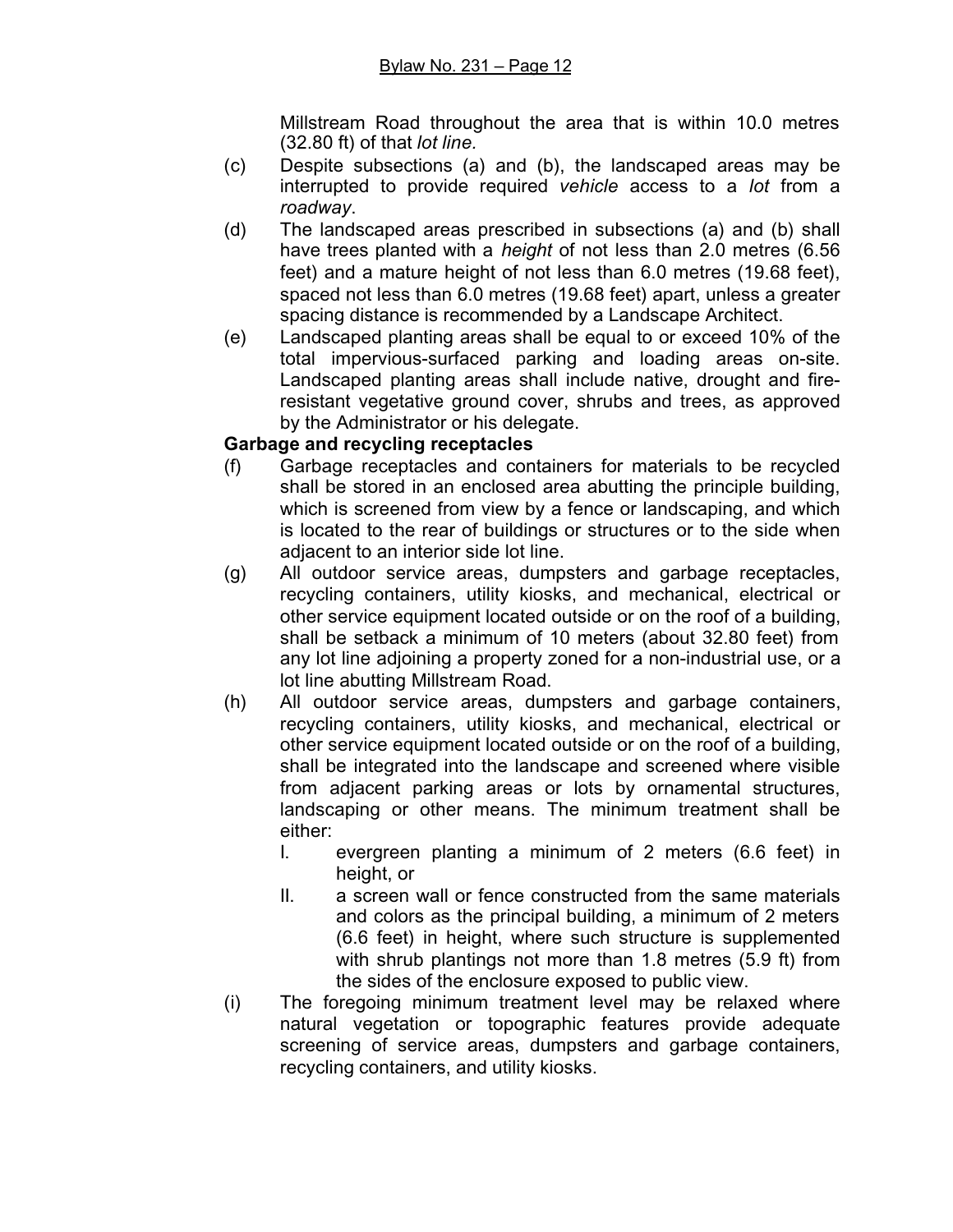### **Visibility at Intersecting Streets**

(j) On a corner lot nothing shall be placed or allowed to grow in such a manner as to impede vision between a height of 0.75 meters (2.46 feet) and 3.0 meters (9.84 feet) above the centerline grades of the intersecting streets within a triangular area 10 meters (32.81 feet) perpendicular from the intersecting street right of way lines.

### **11.2.7 Parking and Loading**

- (1) Parking and loading areas shall be provided and maintained for any use in accordance with the following:
	- (a) The required number of parking spaces for each use are as follows:

| Computer Technology sales,      | 1 space per 45 sq. m. gross floor area          |  |  |
|---------------------------------|-------------------------------------------------|--|--|
| service and manufacturing       |                                                 |  |  |
| <b>Financial Institutions</b>   | 1 space per 20 sq. m. gross floor area          |  |  |
| <b>Recreation Facilities</b>    | 1 space per 10 sq. m. gross floor area          |  |  |
| <b>Restaurants</b>              | 1 space per 3 seats or 1 space per 10 sq. m.    |  |  |
|                                 | gross floor area                                |  |  |
| Retail                          | 1 space per 20 sq. m. gross floor area          |  |  |
| Scientific/Technology           | 1 space per 45 sq. m. gross floor area          |  |  |
| Research                        |                                                 |  |  |
| <b>Trade Schools</b>            | 1 space per employee and 1 space per 5 students |  |  |
| Veterinary clinics              | 1 space per 30 sq. m. gross floor area          |  |  |
| <b>Building Product sales</b>   | 1 space per 20 sq. m. gross floor area          |  |  |
| <b>Carpentry Shops</b>          | 1 space per 100 sq. m. gross floor area         |  |  |
| <b>Film Production Studios</b>  | 1 space per 100 sq. m. gross floor area         |  |  |
| Industrial use                  | 1 space per 45 sq. m. gross floor area          |  |  |
| Mini Storage                    | 1 space per 200 sq. m. gross floor area         |  |  |
| <b>Nurseries</b>                | 1 space per 200 sq. m. gross floor area         |  |  |
| Office                          | 1 space per 45 sq. m. gross floor area          |  |  |
| <b>Recycling Depots</b>         | 1 space per 50 sq. m. gross floor area          |  |  |
| <b>Trade Contractor Offices</b> | 1 space per 45 sq. m. gross floor area          |  |  |
| Wholesale Storage and           | 1 space per 200 sq. m. gross floor area         |  |  |
| Warehouse                       |                                                 |  |  |

- (b) When parking and loading spaces are visible from a flanking street or from an abutting property zoned for non-industrial use, the parking and loading spaces shall be screened such that it is not viewable from the flanking street or abutting property.
- (c) Parking areas containing more than 20 spaces in a row shall incorporate surface drainage infiltration galleries, and landscaped planting areas not less than 1.5 meters (5 feet) in width and 6.0 meters (19.68 feet) in length) every 20 spaces.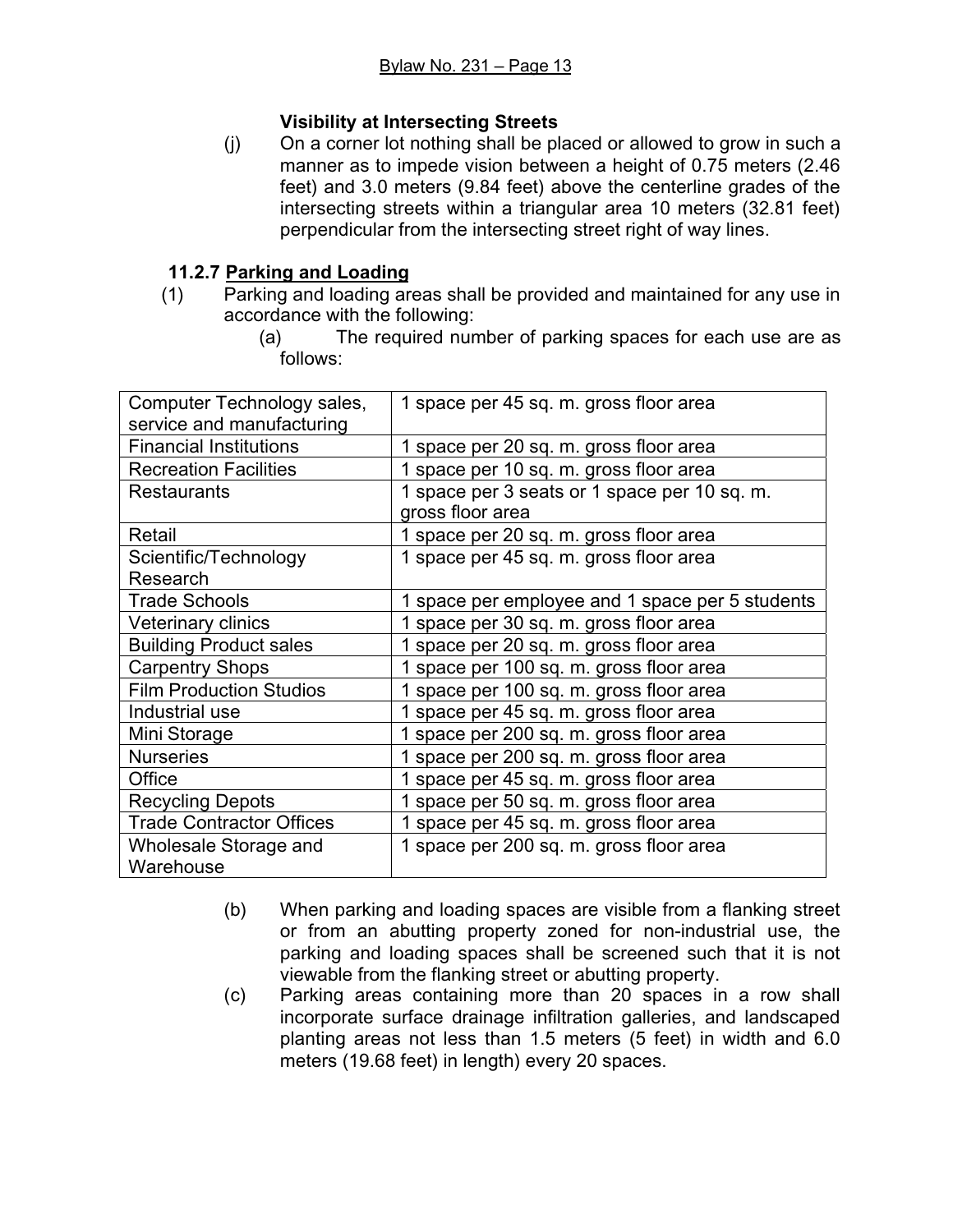- (d) No parking or loading area shall be located within 10 meters (32.81 feet) of a property line abutting Millstream Road, Thetis Lake Park, or a non-industrial zoned property.
- (e) Bicycle racks or a similar facility to park/store bicycles shall be provided in a location accessible to employees and visitors. At least 1 bicycle space shall be provided for every 10 required off-street parking spaces.
- (f) Accessible Parking spaces, to be included in the required parking spaces, must be provided as follows:
	- I. 1-20 parking spaces required 1 accessible parking space
	- II. 21 100 parking spaces required 1 additional accessible parking space
	- III. 101 1000 parking spaces required
		- 2 additional accessible parking spaces per 100 required parking spaces

# **11.2.8 Driveways and Access**

- (1) No driveway vehicle access shall be located within a required setback area of a lot except to provide essential direct access from the street to a required parking area within that lot.
- (2) Driveways to a lot shall be designed and constructed to be at approximately 90 degrees with the intersecting street.
- (3) Each driveway shall be constructed not less than 6 meters (about 19.7 feet) in width for one-way traffic and not less than 7.5 meters (about 24.6 feet) in width for two-way traffic.
- (4) Proper access and circulation for emergency vehicles shall be maintained at all times.

# **11.2.9 Fences and Walls**

- (1) No fence or wall shall exceed a height of 2.4 meters (8 feet).
- (2) Trees, shrubs or vines shall be provided on the street side of any fence or structural screen. The trees, shrubs or vines shall cover a minimum of 50% of the fence or structural screen in order to soften the fence or screen.

### **11.2.10 Storage Areas**

- (1) Exterior storage areas shall be located to the rear of buildings or structures or to the side when adjacent to an interior side lot line.
- (2) Outdoor storage is permitted provided that the materials are on an improved surface and screened from view from adjacent roads and abutting properties containing non-industrial uses.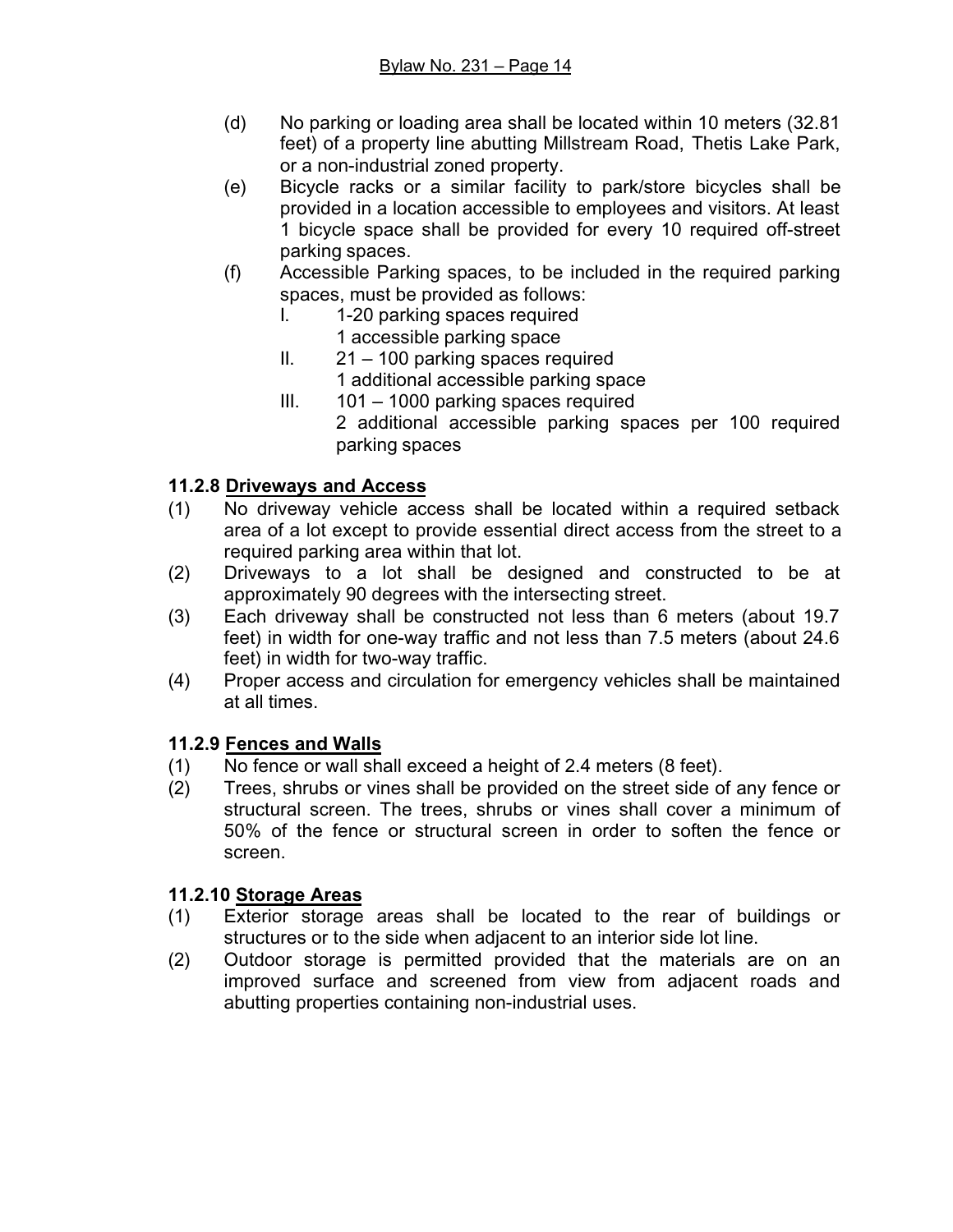- 2. THAT Schedule "A" Zoning Map of "Highlands Zoning Bylaw No. 100, 1998" be amended by changing the designation of part of Section 4 Range 3 West Highland District located on Millstream Road, from Greenbelt 2 (GB2) to General Industrial (M1) and Medium Industrial (M2) shown hatched on Schedule "A" attached to this Bylaw
- 3. This Bylaw may be cited for all purposes as "Highlands Zoning Amendment Bylaw No. 231, 2004."

| <b>READ A FIRST TIME THIS</b>  | 19 <sup>TH</sup> | <b>APRIL</b> | 2004 |
|--------------------------------|------------------|--------------|------|
| <b>READ A SECOND TIME THIS</b> | 19 <sup>TH</sup> | <b>APRIL</b> | 2004 |
| PUBLIC HEARING HELD THIS       | 7 <sup>TH</sup>  | <b>JUNE</b>  | 2004 |
| <b>READ A THIRD TIME THIS</b>  | 7 <sup>TH</sup>  | <b>JUNE</b>  | 2004 |
| <b>ADOPTED THIS</b>            | 5 <sup>TH</sup>  | JULY         | 2004 |

\_\_\_\_\_\_\_\_\_\_\_\_\_\_\_\_\_\_\_\_\_\_\_\_\_ \_\_\_\_\_\_\_\_\_\_\_\_\_\_\_\_\_\_\_\_\_\_\_\_\_\_ MAYOR CLERK